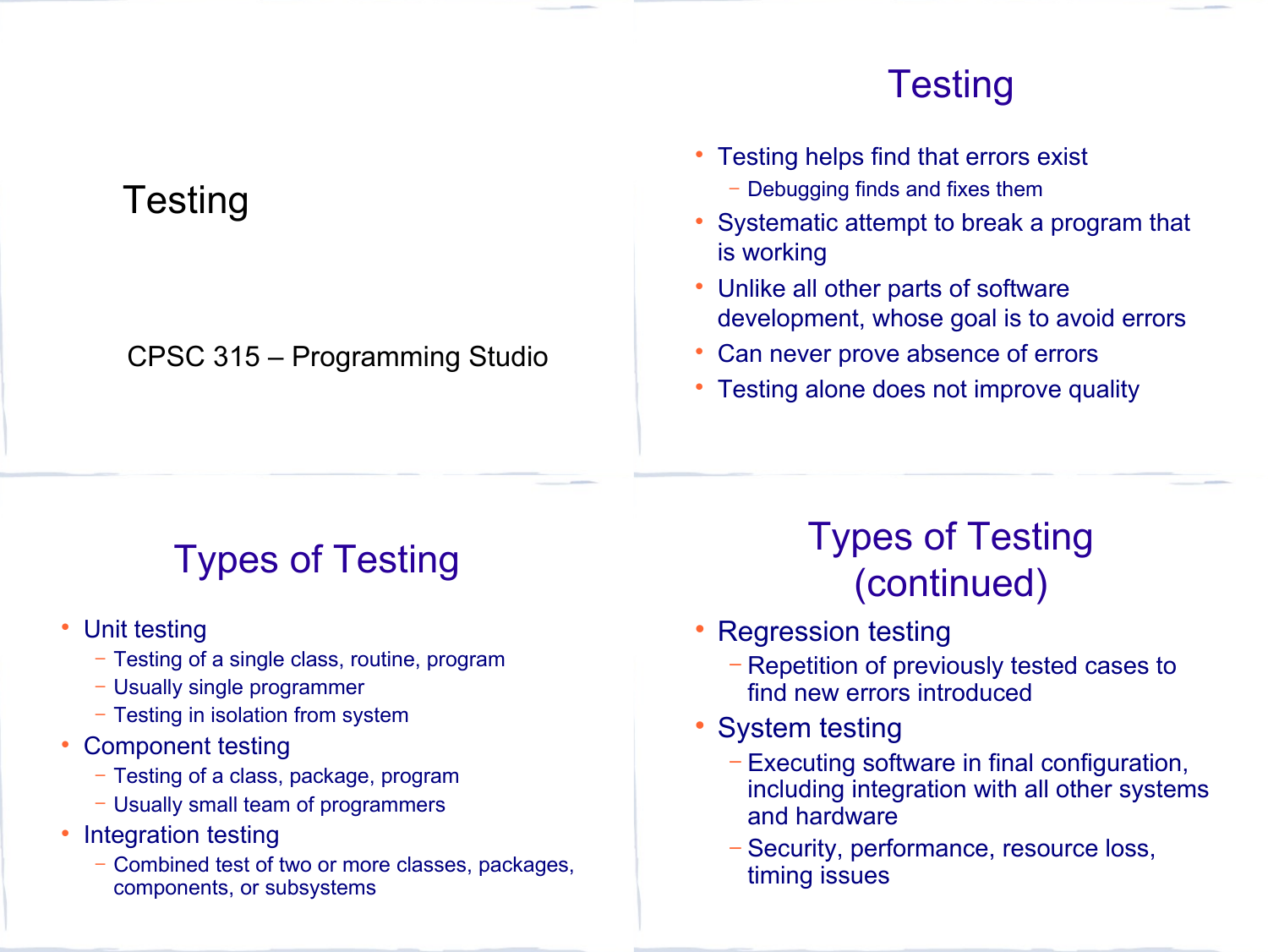#### Other Testing

- Usually by specialized test personnel
	- − User tests
	- − Performance tests
	- − Configuration tests
	- − Usability tests
	- − Etc.
- We're interested in developer tests

## Writing Test Cases First

- Helps identify errors more quickly
- Doesn't take any more effort than writing tests later
- Requires thinking about requirements and design before writing code
- Shows problems with requirements sooner (can't write code without good requirements)

## Testing As You Write Code

- Boundary Testing
- Pre- and Post-conditions
- Assertions
- Defensive Programming
- Error Returns
- Waiting until later means you have to relearn code
	- − Fixes will be less thorough and more fragile

# Boundary Testing

- Most bugs occur at boundaries
	- − If it works at and near boundaries, it likely works elsewhere
- Check loop and conditional bounds when written
	- − Check that extreme cases are handled
		- e.g. Full array, Empty array, One element array
		- Usually should check value and +/- 1
- Mental test better than none at all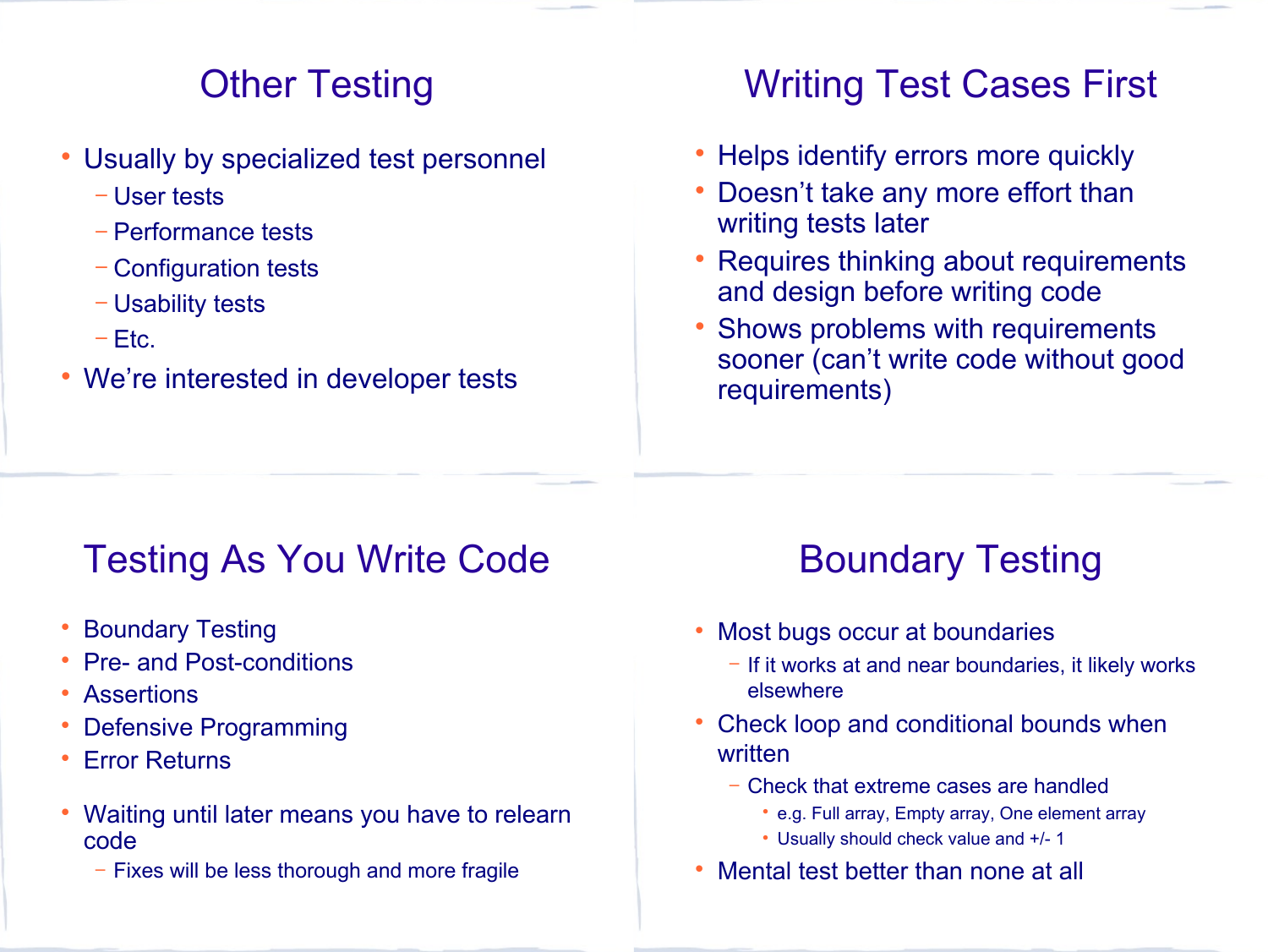## Preconditions and Postconditions

- Verify that routine starts with correct preconditions and produces correct postconditions
- Check to make sure preconditions met
	- − Handle failures cleanly
- Verify that postconditions are met
	- − No inconsistencies created
- Need to define pre-/postconditions clearly
- "Provable" software relies on this approach

## **Assertions**

- Available in C/C++
	- − assert.h
- Way of checking for pre-/postconditions
- Helps identify where problem occurs
	- − Before the assertion
	- − e.g. usually in calling routine, not callee
- Problem: causes abort
	- − So, useful for testing for errors

## Defensive Programming

- Add code to handle the "can't happen" cases
- Program "protects" itself from bad data

## Error Returns

- Good API and routine design includes error codes
- Need to be checked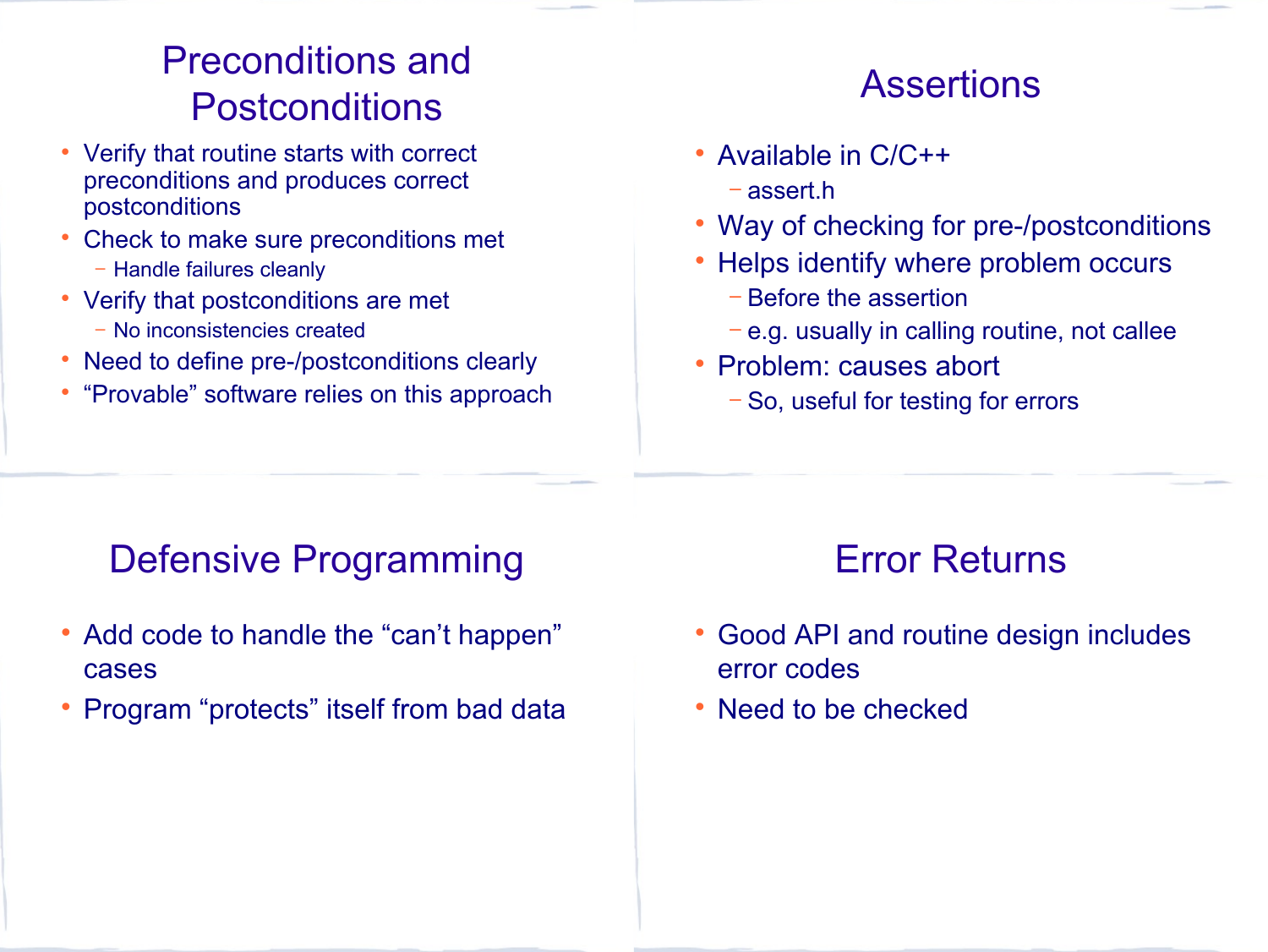## Systematic Testing

- Test of complete code pieces
- Test incrementally
- Test simple parts first
- Know what output to expect
- Verify conservation properties
- Compare independent implementations
- Measure test coverage

## Test Incrementally

- Don't wait until *everything* is finished before test
- Test components, not just system
- Test components individually before connecting them

## Test Simple Parts First

- Test most basic, simplest features
- Finds the "easy" bugs (and usually most important) first

## Know What Output To Expect

- Design test cases that you will know the answer to!
- Make hand-checks convenient
- Not always easy to do
	- − e.g. compilers, numerical programs, graphics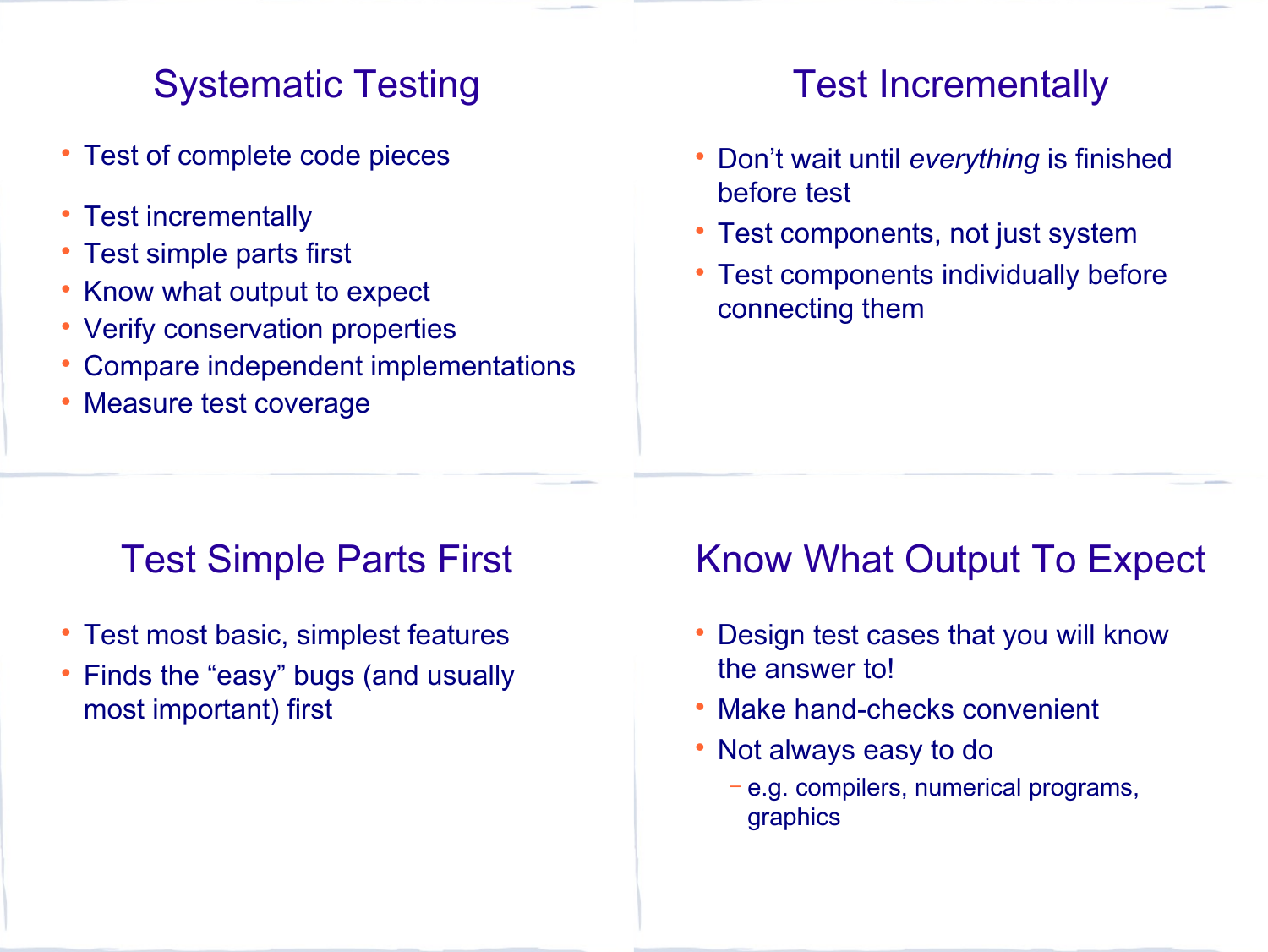## Verify Conservation Properties

- Specific results may not be easily verifiable
	- − Have to write the program to compute the answer to compare to
- But, often we have known output properties related to input
	- − e.g. #Start + #Insert #Delete = #Final
- Can verify these properties even without verifying larger result

## Compare Independent **Implementations**

- Multiple implementations to compute same data should agree
- Useful for testing tricky code, e.g. to increase performance
	- − Write a slow, brute-force routine
	- − Compare the results to the new, "elegant" routine
- If two routines communicate (or are inverses), different people writing them helps find errors
	- − Only errors will be from consistent misinterpretation of description

## Measure Test Coverage

- What portion of code base is actually tested?
- Techniques to work toward this − Following slides
- Tend to work well on only small/moderate code pieces
- For large software, tools help judge coverage

# Logic Coverage

- Or, Code Coverage
- Testing every branch, every path through the code
- Can grow (nearly) exponentially with number of choices/branches
- Only suitable for small to medium size codes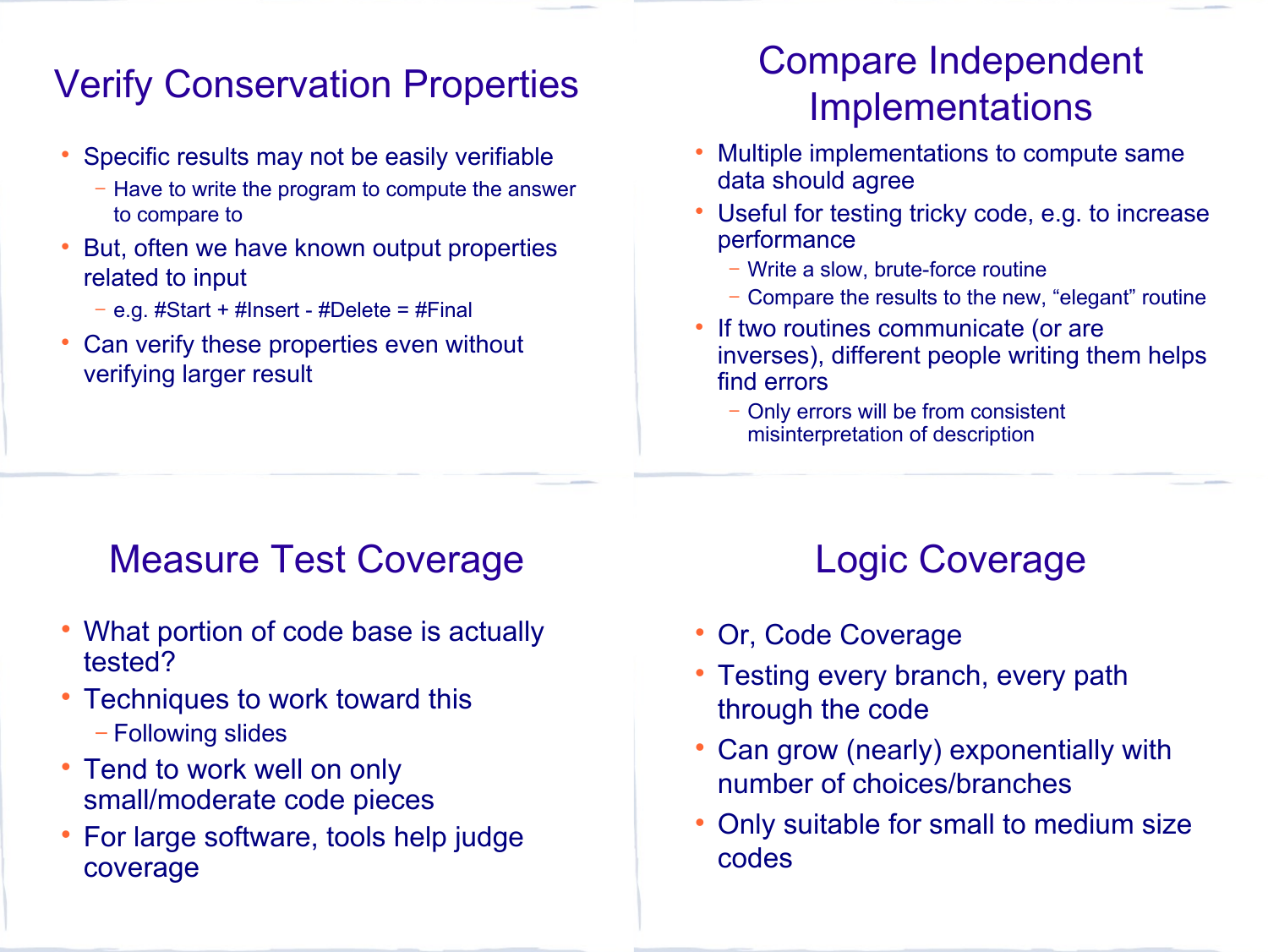#### Structured Basis Testing

- Testing every line in a program
	- − Ensure that every *statement* gets tested
	- − Need to test each part of a logical statement
- Far fewer cases than logic coverage
	- − But, also not as thorough
- Goal is to minimize total number of test cases
	- − One test case can test several statements

## Structured Basis Testing (continued)

- Start with base case where all Boolean conditions are true
	- − Design test case for that situation
- Each branch, loop, case statement increases minimum number of test cases by 1
	- − One more test case per variation, to test the code for that variation

## Data Flow Testing

- Examines data rather than control
- Data in one of three states
	- − Defined Initialized but not used
	- − Used In computation or as argument
	- − Killed Undefined in some way
- Variables related to routines
	- − Entered Routine starts just before variable is acted upon
	- − Exited Routine ends immediately after variable is acted upon

# Data Flow Testing (continued)

- First, check for any anomalous data sequences
	- − Defined-defined
	- − Defined-exited
	- − Defined-killed
	- − Entered-killed
	- − Entered-used
	- − Killed-killed
	- − Killed-used
	- − Used-defined
- Often can indicate a serious problem in code design
- After that check, write test cases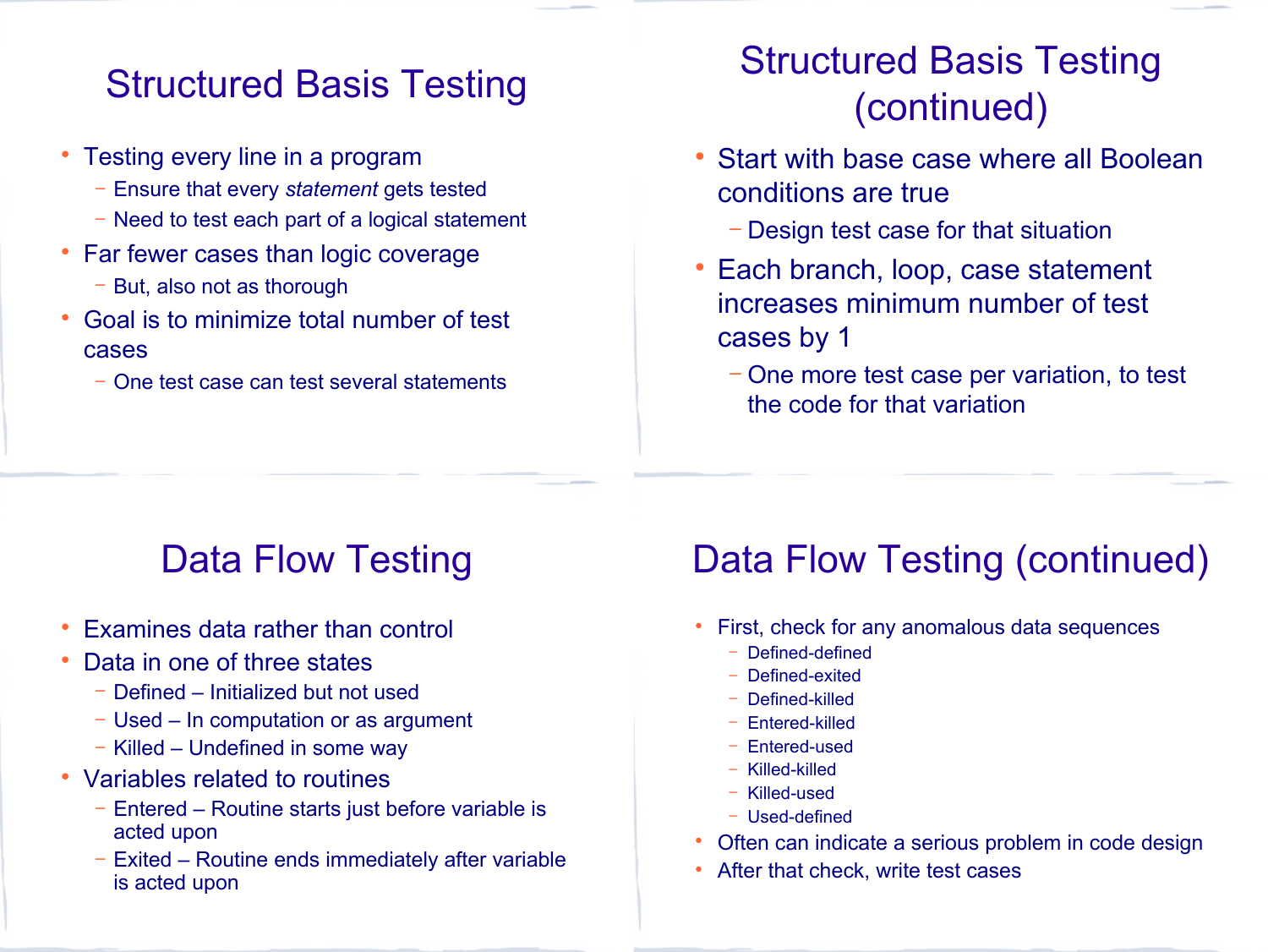#### Data Flow Testing (continued)

- Write test cases to examine all definedused paths
- Usually requires
	- − More cases than structured basis testing
	- − Fewer cases than logic coverage

#### Example

```
if (cond1) {
    x = a;
} else {
    x = b;
if (cond2) {
    y = x+1;} else {
    y = x+2;if (cond3) {
    z = ci} else {
    z = d;
```
}

}

}

- Logic Coverage / Code Coverage Conditions: T T T 2. Conditions: T T F Conditions: T F T 4. Conditions: T F F 5. Conditions: F T T 6. Conditions: F T F 7. Conditions: F F T Conditions: F F F
- Tests all possible paths

#### Example

```
if (cond1) {
    x = a;
} else {
    x = b;
}
if (cond2) {
    y = x+1;} else {
    y = x + 2;}
if (cond3) {
    z = ci} else {
    z = d;
}
```
Structured Basis Testing 1. Conditions: T T T 2. Conditions: F F F Tests all lines of code

```
if (cond1) {
    x = a;
} else {
    x = b;
}
if (cond2) {
    y = x+1;} else {
    y = x+2;}
if (cond3) {
    z = c;} else {
    z = d;
}
```
#### Example

- Data Flow Testing
- 1. Conditions: T T T
	- 2. Conditions: T F F
	- Conditions: F T ?
	- Conditions: F F ?
	- Tests all defined-used paths
		- Note: cond3 is independent of first two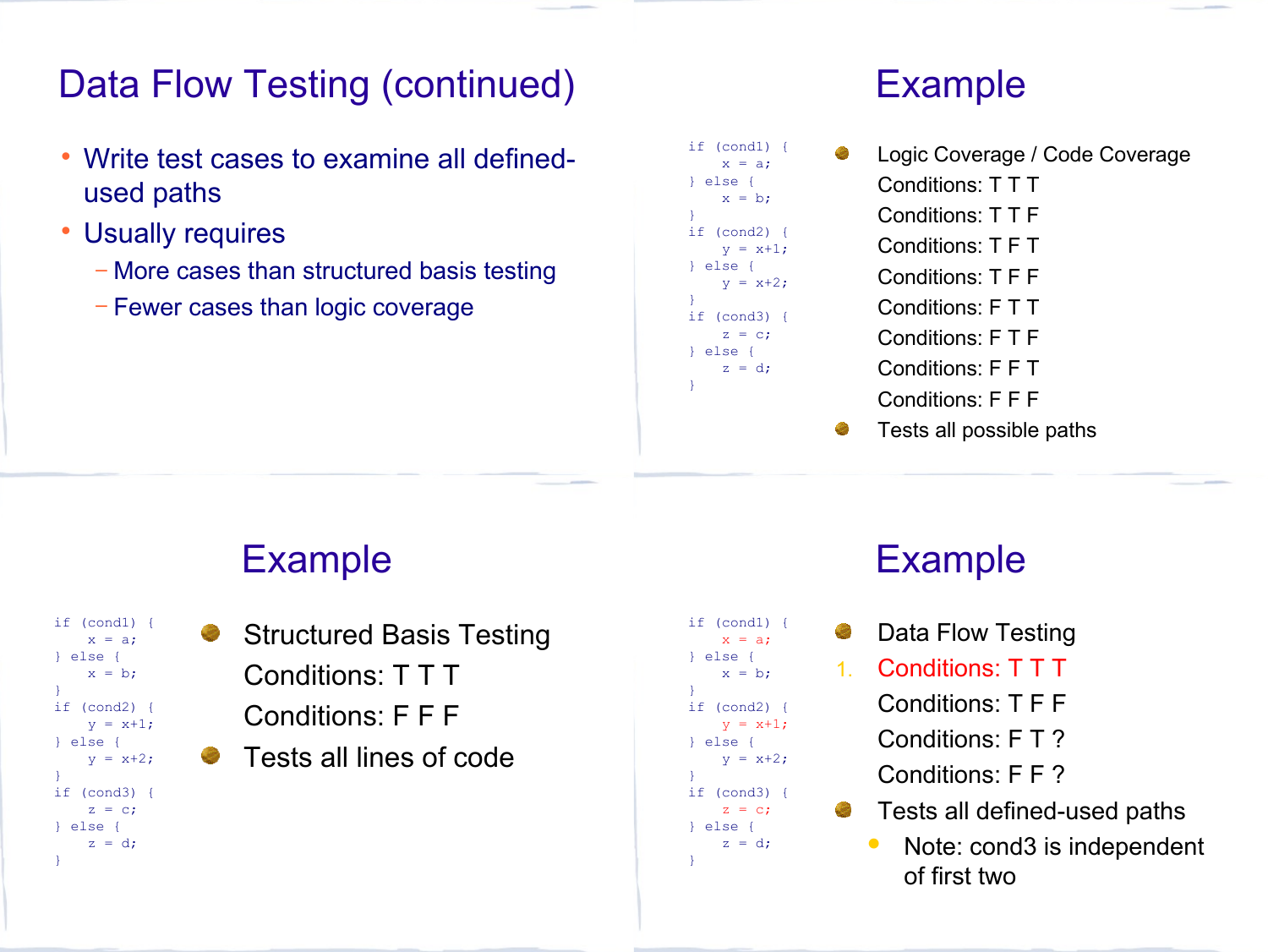#### Example



- Data Flow Testing Conditions: T T T 2. Conditions: T F F Conditions: F T ? 4. Conditions: F F ? Tests all defined-used paths
	- Note: cond3 is independent of first two

#### Example

- if (cond1) { if (cond2) {  $y = x+1;$ Data Flow Testing Conditions: T T T 2. Conditions: T F F 3. Conditions: F T ?
	- 4. Conditions: F F ?
	- Tests all defined-used paths
		- Note: cond3 is independent of first two

# Example

- if (cond1) {  $x = a$ ; } else {  $x = b$ ; } if (cond2) {  $y = x+1;$ } else {  $y = x + 2$ : } if (cond3) {  $z = ci$ } else {  $z = d$ ; }
- Data Flow Testing 1. Conditions: T T T 2. Conditions: T F F Conditions: F T ?
- 4. Conditions: F F ?
- Tests all defined-used paths G
	- Note: cond3 is independent of first two

## Test Case Design (If you don't know the code)

- Boundary analysis still applies
- Equivalence partitioning
	- − Don't create multiple tests to do the same thing
- Bad data

 $x = a$ ; } else {  $x = b$ ;

 $y = x+2$ ;

if (cond3) {  $z = c;$ } else {  $z = d$ ;

}

}

}

} else {

- − Too much/little
- − Wrong kind/size
- − Uninitialized
- Good data
	- − Minimum/maximum normal configuration
	- − "Middle of the Road" data
	- − Compatibility with old data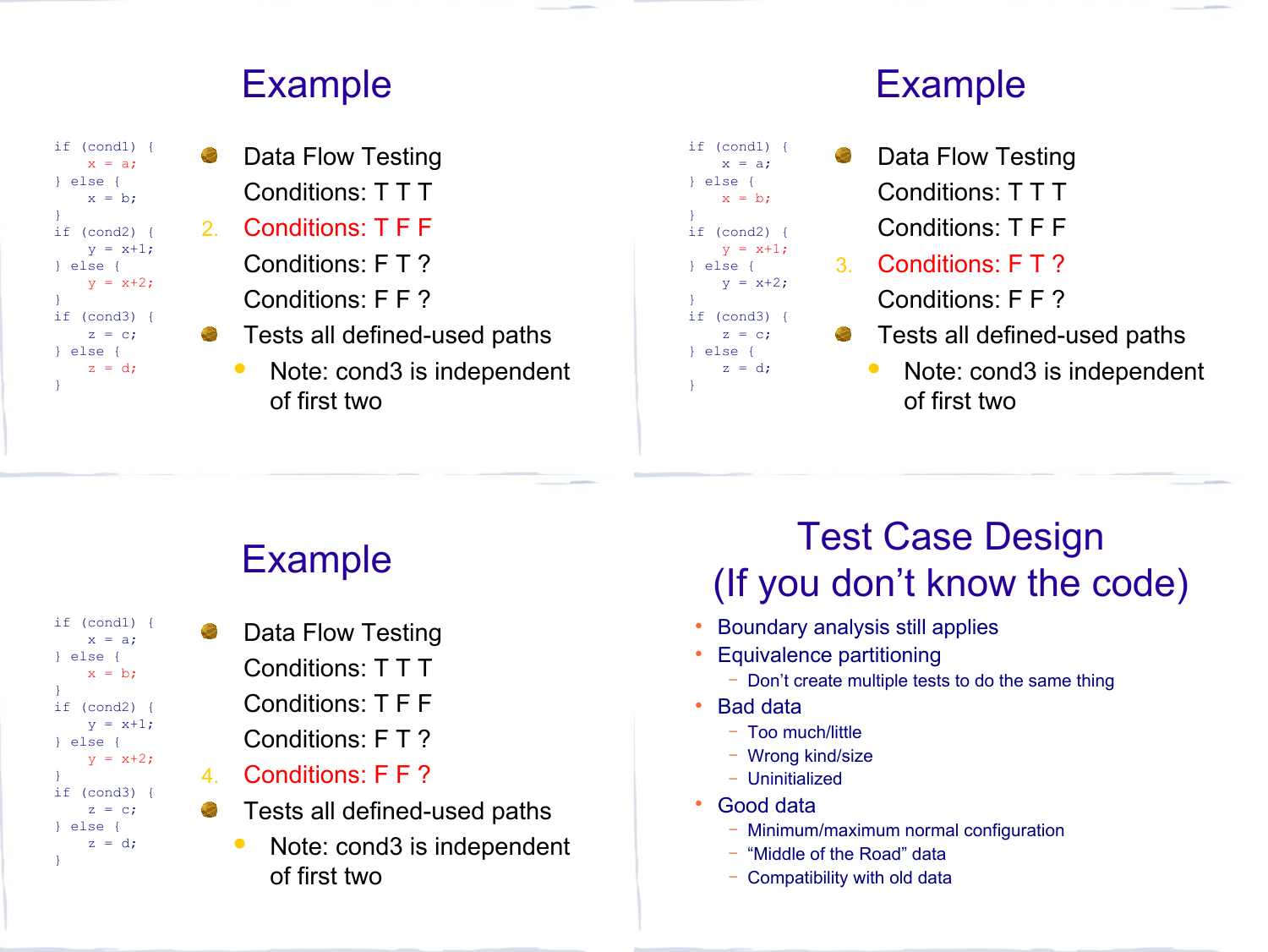### Test Automation

- Should do lots of tests, and by-hand is not usually appropriate
- Scripts can automatically run test cases, report on errors in output
	- But, we need to be able to analyze output automatically…
	- − Can't always simulate good input (e.g. interactive programs)
- People cannot be expected to remain sharp over many tests
- Automation reduces workload on programmer, remains available in the future

## Regression Testing

- Goal: Find anything that got broken by "fixing" something else
- Save test cases, and correct results
- With any modifications, run new code against all old test cases
- Add new test cases as appropriate

## Test Support Tools

- Test Scaffold
	- − Framework to provide just enough support and interface to test
	- − Stub Routines and Test Harness
- Test Data Generators
- System Perturber

## Stub Routines

- Dummy object/routine that doesn't provide full functionality, but pretends to do something when called
	- − Return control immediately
	- − Burn cycles to simulate time spent
	- − Print diagnostic messages
	- − Return standard answer
	- − Get input interactively rather than computed
	- − Could be "working" but slow or less accurate